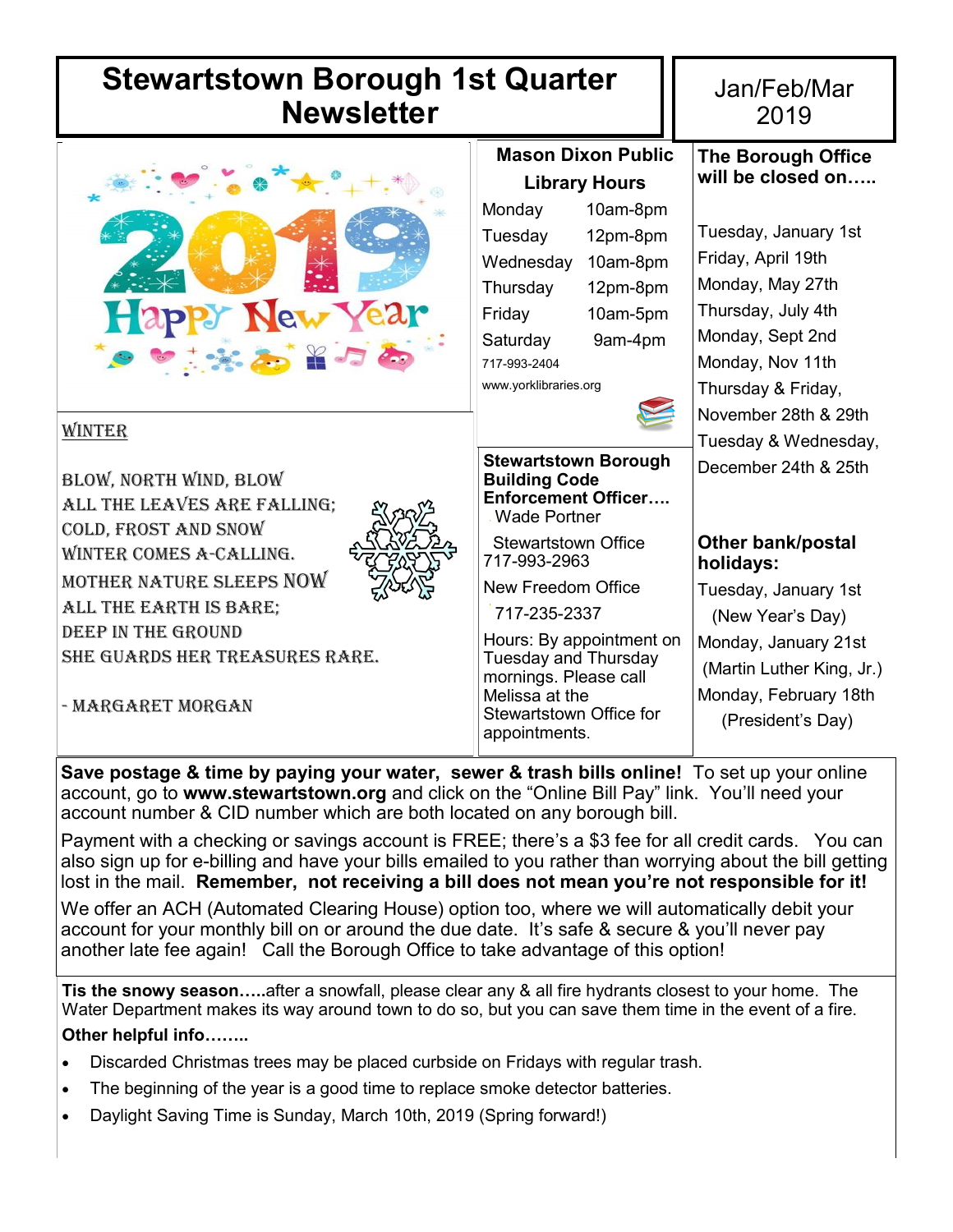|  | O |  |
|--|---|--|
|  |   |  |

**Attention**

**Landlords……**

# **Pape 2 Page 2** Stewartstown Borough 1st Quarter Newsletter

# **Eureka Fire Hall Calendar of Events**

**Saturday, January 26th—Seafood Feast, begins @ 4:00 p.m.—Call 993-9436 for tickets. Bingo is over until…….Friday, March 8th! Doors open at 5:30 p.m.** 

\*\*Volunteers are always needed for bingo and fundraisers. Contact Ira Walker, Jr. at 324-6521 if interested. Check out www.eureka54.org for other events & information.

## **A message from Southern Regional Police Department…….**

**Ordinance 1983-001 requires landlords to register their tenants with the Borough Office.** 

**Contact our office staff with tenant name, phone number and move-in/out dates.** 

*Windy Trash Days*…..

can cause lightweight recyclables



to blow around neighborhoods and leave trash scattered all over town. As a solution, we ask that on days when the wind is whipping, place the heaviest items on top of the bin or simply wait until the next recycling day. For families or individuals who recycle a lot, another bin (or two!) can be picked up at the Borough Office, free of charge!

Thank you for helping to keep our town clean!

As most of you know, there has been a dramatic increase in opioid-related deaths nationwide. Our area is not immune to this problem. In the past month, we have had 4 drug-related deaths in our area. Our officers carry Narcan and have used it to save many lives over the past few years; however, we need to do more to reduce the deaths. **Public awareness is crucial**. If you think there is drug activity in your area, please call our station or send us a message on our tip line. If you know someone who has an addiction problem, do everything you can to get them help. We also offer a drop box in our lobby for unused or expired prescription drugs which we collect and turn over to DEA for proper disposal. Our phone number is (717) 235-3944 or visit our website at srpd.us.

### **ORDINANCE REMINDERS……**

### **Snow Removal Ordinance**

Snow must be cleared to create a safe path on sidewalks within **48 hours** after the snowfall. In the event that snow or ice cannot be removed without likelihood of damage to sidewalks, owner/resident shall cause enough sand or other material to be put on the sidewalk to make travel reasonably safe must also be made within 48 hours after the snowfall.

### **Snow Emergency Ordinance**

All streets within the Borough are considered Snow Emergency routes. During Phase I, there is no parking on all borough streets, including state roads. During Phase II, **all traffic** is prohibited on all borough streets and state roads.

In the event of a Snow Emergency for Stewartstown Borough, a call will go out to residents using our automatic phone system, in addition to being reported on TV Channels 8, 21 and 43. To be sure your phone number (or email) is added to our automatic phone system, see the Code Red information below or call the Borough Office with questions.

**Code RED…** Stewartstown Borough provides critical notifications to its residents through CodeRED. By signing up, you will be contacted in the event of water main breaks, boil water notices, etc., that affect your area.

Sign up by clicking on the [HERE](https://public.coderedweb.com/cne/en-us/f9ec63def2b4) in the Code Red section of the Borough website. Your information is confidential and will only be used for community notifications.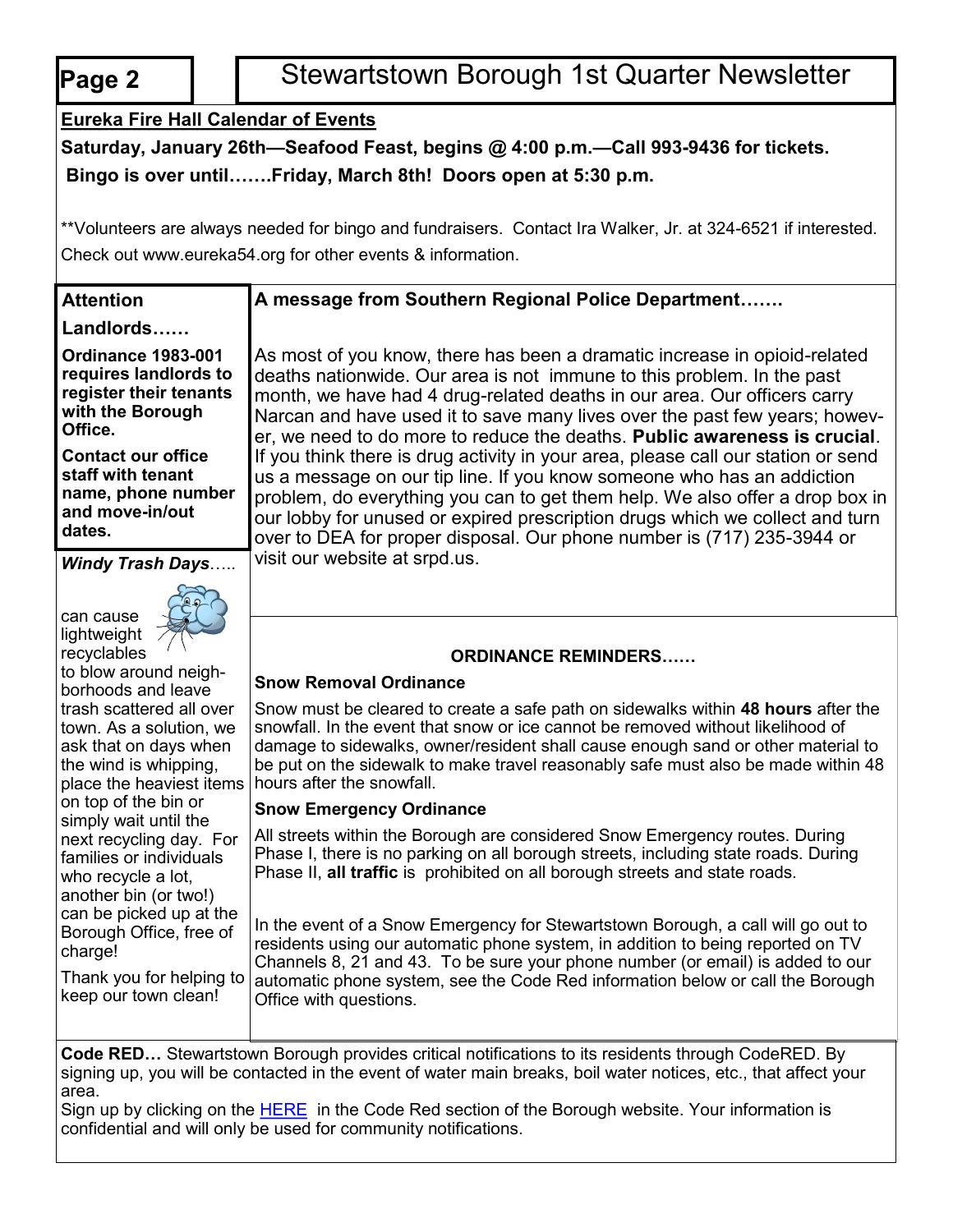# **Stewartstown Borough 1st Quarter Newsletter**

**Page 3**

**Want to report a street light out, road condition, or just a general question….**please visit our web page at www.stewartstown.org or email at borough@stewartstown.org. Please note, the Borough will not process anonymous complaints. All complaints must be accompanied by a contact name, email address and/or phone number. Complaints and requests may also be made in writing at the Borough Office.

### **Community Grounds**

Please remember to keep your pets on leashes and clean up after them. Using a leash is not optional! Also, the park is a smoke-free facility; please respect others by obeying the park rules.

## **Hopewell Area Recreation Program (HARP)**  holds their Board Meetings the 2nd Wednes-

day of every month at the Stewartstown Community Building, starting at 7:00 pm. If you would like to be placed on the agenda, call 717-993-2255 or email info@harp-



# **Which Borough bill gets mailed when?**

| WATER BILLS | <b>SEWER BILLS</b> | <b>TRASH BILLS</b> |
|-------------|--------------------|--------------------|
| January     | February           | March              |
| April       | May                | June               |
| July        | August             | September          |
| October     | November           | December           |

Bills are mailed the first of each month and are due the first of the following month before accruing a penalty.

**Recycling Crisis**—Penn Waste continues to stress the importance of recycling restrictions. **How can you help?** Many items making their way into our recycling bins are simply NOT recyclable; they're **trash**.

Please sort your discarded materials and be vigilant about what you're recycling. These types of items are NOT recyclable:

Plastic bags (the kind from the grocery store), packaging material (bubble wrap, Styrofoam packing peanuts, plastic or foam packaging inserts), gift wrapping paper, aluminum foil and/or foil serving trays, medical waste, light bulbs, plastic hangers, Christmas lights and extension cords, any type of clothing, linens, food or liquid. Educate yourself on other items Penn Waste can recycle by going to [www.recyclemorepa.com](http://www.recyclemorepa.com) and remember this phrase, "**When in doubt, throw it out!"**

**Electronic Recycling**—York County Solid Waste Authority's Residential Electronics Recycling Program is **free** and open to York County residents ONLY on the following dates and times:

# **Monday through Friday from 8am to 4pm**

# **Saturday from 8am to noon**

**The drop off facility** is located at the York County Resource Recovery Center, 2651 Blackbridge Road, York, PA. (717) 845-1066.

**Accepted items:** computers, monitors, televisions, networking devices, printing devices, audio and video devices, communication devices, lab and measurement devices, telecommunication devices, power supplies, microwaves, peripherals, wire and cabling.

**Not accepted:** Fossil fuels, infectious and biological waste, any media contaminated with oil, any liquid, chemicals, oils, powders, any equipment that contains chemicals, freon or radioactive components, smoke detectors.